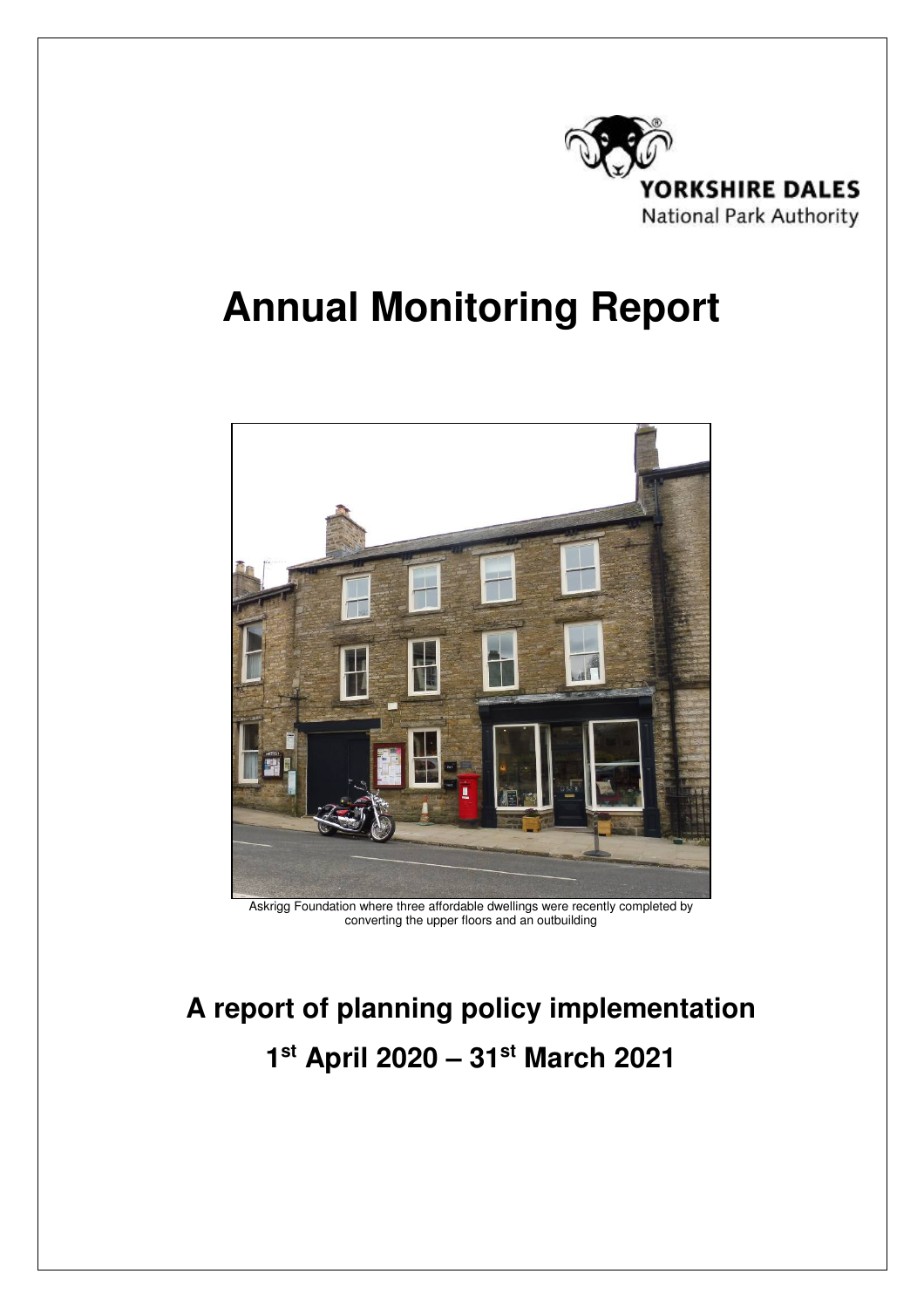# **Contents**

# **1 Introduction**

| 1.1              | <b>Essential monitoring requirements</b> | p 3   |
|------------------|------------------------------------------|-------|
| 1.2 <sub>1</sub> | Additional monitoring activity           | - p 3 |

# **2 Key policy areas**

| 2.1 | Policy C1 - housing target and delivery                | p 5  |
|-----|--------------------------------------------------------|------|
|     | 2.2 Policy $L2$ – re-use of traditional farm buildings | p 13 |

# **Appendices**

| Appendix 1 – Essential monitoring requirements | p 15 |
|------------------------------------------------|------|
|------------------------------------------------|------|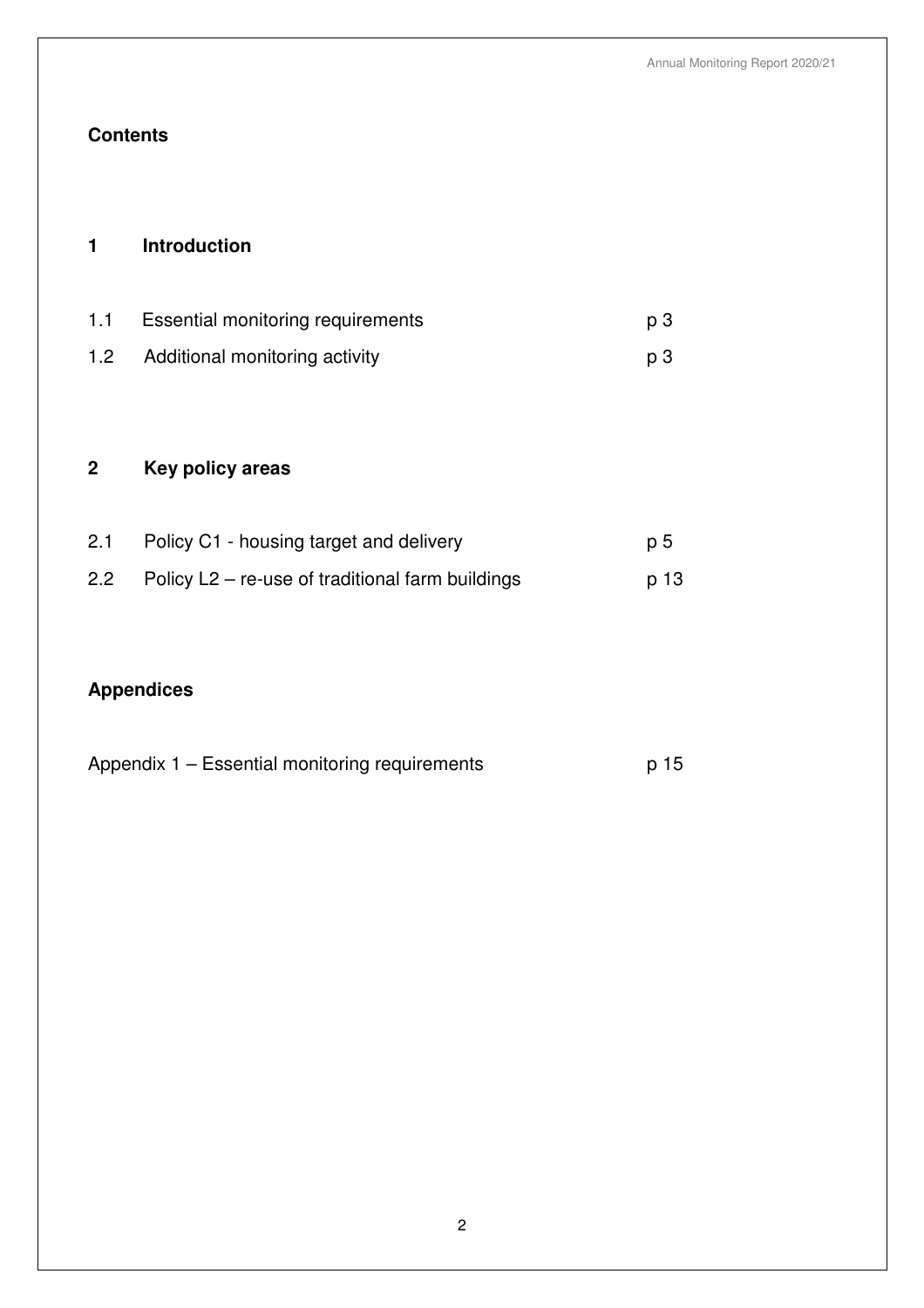# **1 Introduction**

Local planning authorities must publish information annually that shows progress with implementing adopted planning policies and developing new ones where they need updating or replacing.

This report relates to the Yorkshire Dales Local Plan 2015-30 and is the fifth Annual Monitoring Report (AMR) since a new Local Plan was adopted for the National Park in December 2016.

Separate planning policies apply in the area that became part of the National Park on 1<sup>st</sup> August 2016. For the time being monitoring in these areas will continue to be carried out by South Lakeland District Council, Eden District Council and Lancaster City Council respectively.

# **1.1 Essential monitoring requirements**

The statutory requirements for monitoring are set out in The Town and Country Planning (Local Planning) (England) Regulations 2012. The required outputs are largely procedural matters relating to progress in preparing new policies rather than the actual impact of adopted policies. The Authority has reported against these requirements in Appendix 1. The headlines are that:

- The Local Plan 2015-30 was adopted in December 2016 and provides planning policy for the whole of the pre-August 2016 National Park;
- The Authority published a Local Development Scheme in 2019 setting out the next stages in its review of planning policies. This will see a new Local Plan prepared that will provide updated and consolidated planning policy coverage for the whole of the post-August 2016 National Park. To date, four consultations have taken place and these will inform a full draft of the Local Plan in 2022. The Local Development Scheme envisages that the new Local Plan will be adopted by 2023. Once adopted the new Local Plan will supersede all existing policies;

# **1.2 Additional monitoring activity**

As in previous years, this report focuses in on two key areas of policy that are particularly important in the Yorkshire Dales context:

- Housing supply. The shortage of housing is a national issue. In the Yorkshire Dales, there is a particular set of circumstances that means new housing provision has a vital role to play in maintaining viable and sustainable communities. Policy C1 (housing in settlements) is the most relevant policy for housing tenure and supply. Section 2.1 provides numerical returns on housing permissions and completions, together with further commentary and analysis regarding housing land supply.
- Conversion of traditional farm buildings. Policy L2 guides decisions on the conversion of traditional farm buildings. This was one of the areas of policy that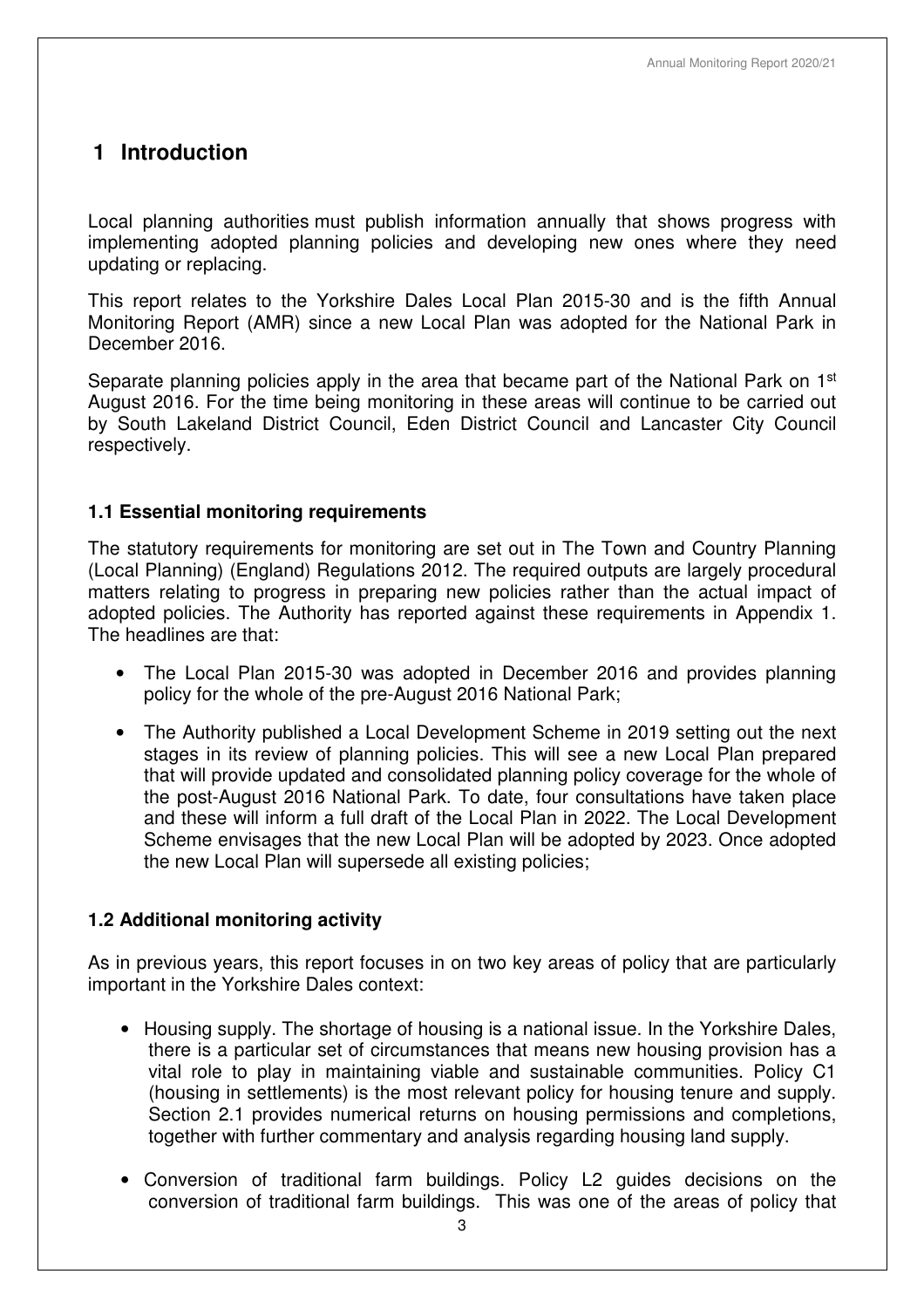became much more flexible with the adoption of the 2015-30 Local Plan and so continues to prompt debate. Section 2.2 of the report sets out statistical information in relation to the location and tenure of these conversions and comments on some of the continuing lessons learnt from the policy.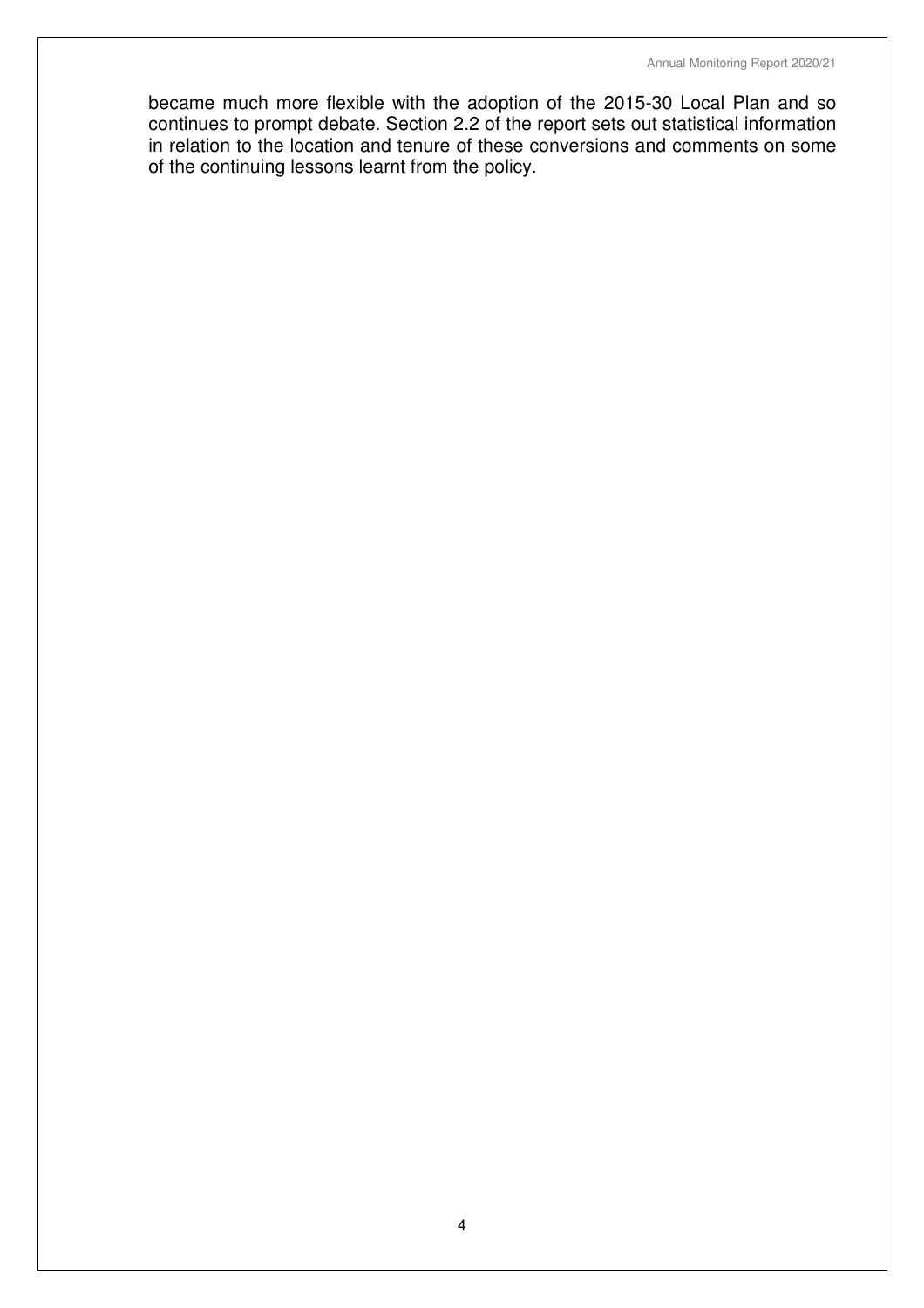# **2.1 Policy C1 – Housing target and delivery**

The delivery of housing (especially affordable housing) is a crucial issue in the National Park, as it is nationwide, but for different reasons. The National Park's population growth has stalled, and it is projected to go into decline. This poses real challenges for community sustainability as the population profile ages and services are lost. The planning system has an important role to play in promoting a supply of housing permissions to meet demand, including for those unable to afford a house on the open market.

Tables 1 and 2 overleaf set out information on housing completions and permissions over the last decade. They are expressed as both 'gross' and 'net' figures. The gross figures embrace all self-contained residential units where as the net figures make deductions for holiday occupancy residential units. It is the net figures that provide the basis for monitoring delivery against housing targets and the supply of housing land as set out in the sections below.

# Annual completions

The Local Plan established a housing target for the 'old' National Park of 55 net additional dwellings per annum. It is an ambitious target, well in excess of the minimum requirement or 'objectively assessed need' - for additional housing, which stands at between 32 and 38 units per annum.

During 2020/21 there were 42 net housing completions. Although below the target of 55, this is the highest level of completion seen since 2008, and still above the objectively assessed need figure. It is a significant improvement on the previous three years and means that the 5-year average completion level is 26 units per annum.

The majority (19) of the units completed in 2020/21 were for local occupancy while 3 units of affordable housing were also completed. All bar 4 of the completions involved the change of use of an existing building, including 19 barn conversions. A higher level of completion, including a greater proportion of new build, is anticipated in 2021/22, thanks partly to two larger schemes in West Witton (17 units) and Long Preston (16 units), both of which are now well progressed towards completion.

#### Annual permissions

A net total of 42 dwellings were granted planning permission in 2020/21. This is in line with the longer term average for permissions over the last ten or fifteen years. It follows an exceptional year in 2019/20 when 100 permissions were granted.

On top of this, a further 108 units have been approved subject to the completion of a Section 106 legal agreement, many of which will be concluded in 2021/22. This number includes the 49 houses planned for a site on Station Road in Sedbergh – the largest single housing scheme permitted in the National Park since 2005.

The change of use of existing buildings, predominantly barns, continue to dominate housing permissions in the National Park, accounting for nearly 60% of the net units approved<sup>1</sup> since the Local Plan policies first came into force.

 $\overline{a}$ <sup>1</sup> Including those approvals that still await a Section 106 legal agreement.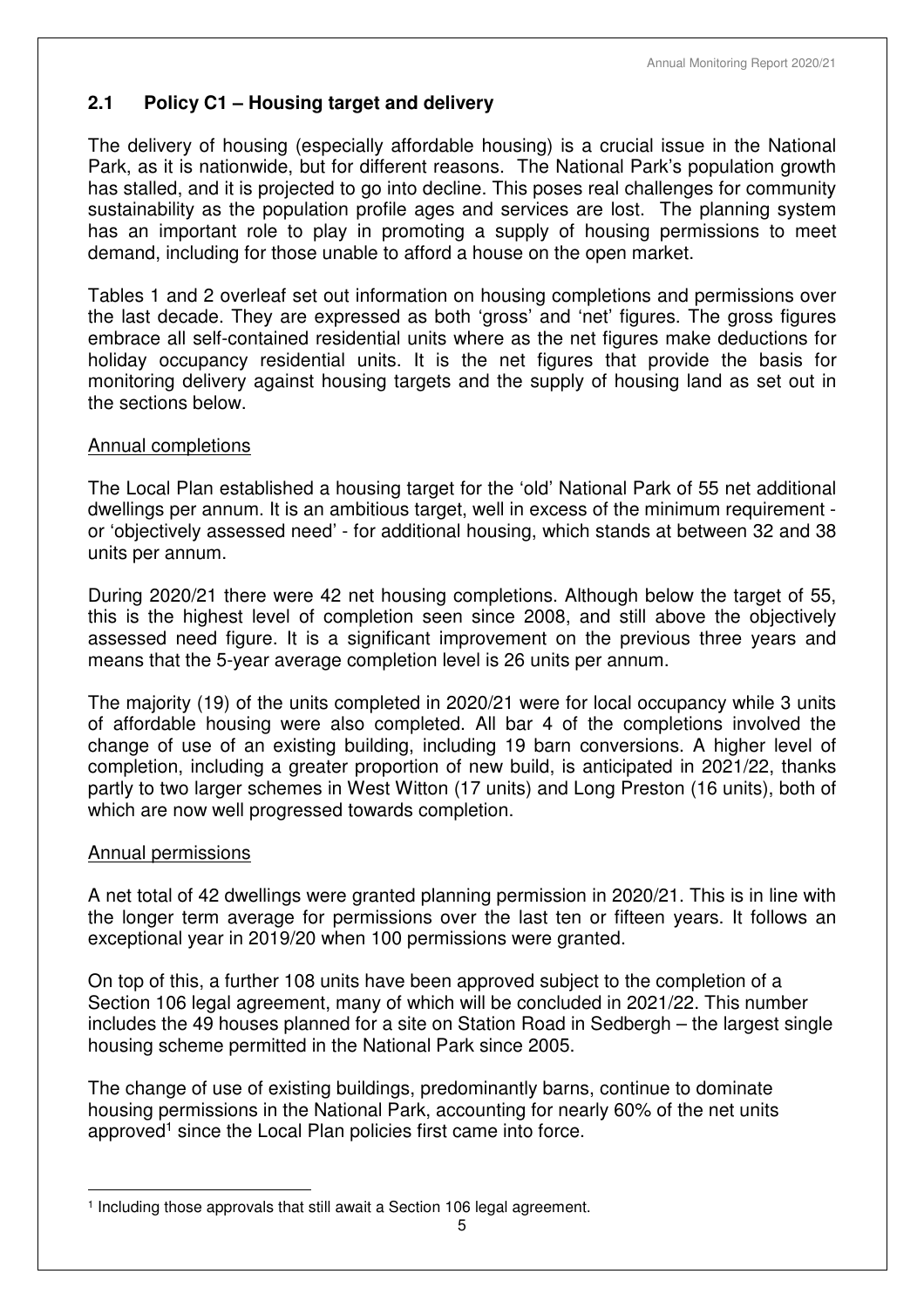# **Table 1 - Housing completions 2007/8-2020/21**

|             | TOTAL <sup>2</sup>            |                                         |              |                | <b>OCCUPANCY TYPE</b> |                              |                |                        |                                  |              | PROPOSAL TYPE   |                                          |                                          |                              |
|-------------|-------------------------------|-----------------------------------------|--------------|----------------|-----------------------|------------------------------|----------------|------------------------|----------------------------------|--------------|-----------------|------------------------------------------|------------------------------------------|------------------------------|
| <b>YEAR</b> | residential<br>Gross<br>Jnits | $\mathfrak{S}$<br>Net residential units | Jnrestricted | Affordable     | Local Occupancy       | Agricultural/Rural<br>worker | Other          | only<br>use<br>Holiday | Mixed holiday/local<br>occupancy | Build<br>New | Barn Conversion | existing dwellings<br>division of<br>Sub | abandoned dwelling<br>đ<br>Re-occupation | ৳<br>All other change<br>use |
| 2007/8      | 82                            | 79                                      | 44           | 15             | 11                    | 6                            |                | 3                      | $\overline{2}$                   | 60           | 9               | 3                                        | 3                                        | $\overline{7}$               |
| 2008/9      | 93                            | 93                                      | 57           | 19             | 15                    | $\overline{2}$               | 0              | $\overline{0}$         | 0                                | 57           | 6               | $\overline{2}$                           | 3                                        | 25                           |
| 2009/10     | 33                            | 30                                      | 20           | 0              | 7                     | $\overline{2}$               | 0              | 3                      |                                  | 16           | 8               |                                          | $\overline{2}$                           | 6                            |
| 2010/11     | 24                            | 21                                      | 8            | 0              | 9                     | 3                            | 1              | 3                      | 0                                | 8            | 5               | 4                                        | $\overline{2}$                           | 5                            |
| 2011/12     | 40                            | 39                                      | 16           | 4              | 8                     | $\overline{c}$               | 4              |                        | 5                                | 18           | 13              | 2                                        | $\overline{2}$                           | 5                            |
| 2012/13     | 35                            | 30                                      | 10           |                | 14                    | 3                            |                | 5                      |                                  | 14           | 11              | 4                                        | $\overline{2}$                           | $\overline{\mathbf{4}}$      |
| 2013/14     | 34                            | 33                                      | 11           | 14             | 5                     | $\overline{0}$               |                |                        | 2                                | 22           | 4               |                                          | 4                                        | 3                            |
| 2014/15     | 31                            | 31                                      | 11           | 7              | 9                     | $\overline{c}$               | $\overline{0}$ | 0                      | $\overline{2}$                   | 20           | 7               | 2                                        | $\Omega$                                 | $\overline{c}$               |
| 2015/16     | 33                            | 33                                      | 15           | 0              | 15                    | $\overline{\phantom{a}}$     | 0              | 0                      | $\overline{c}$                   | 18           | 4               | 3                                        | 3                                        | 5                            |
| 2016/17     | 38                            | 38                                      | 7            | 22             | 7                     |                              | 0              | 0                      |                                  | 23           | 3               |                                          |                                          | 10                           |
| 2017/18     | 23                            | 21                                      | 5            | 5              | 5                     | 3                            | 0              | 2                      | 3                                | 14           | 3               |                                          |                                          | 4                            |
| 2018/19     | 19                            | 13                                      | 0            | 0              | 12                    | 0                            | 0              | 6                      |                                  | 4            | 11              | 0                                        | 0                                        | 4                            |
| 2019/20     | 19                            | 15                                      | $\mathbf 0$  | 0              | 9                     | $\overline{2}$               | 0              | 4                      | 4                                | 5            | 8               | 0                                        |                                          | 5                            |
| 2020/21     | 51                            | 42                                      | 5            | $\overline{3}$ | 19                    | $\blacksquare$               | $\overline{0}$ | 9                      | 4                                | 6            | 24              | 6                                        | 3                                        | 12                           |

<sup>&</sup>lt;sup>2</sup> Slight variances against figures previously reported result from retrospective planning permissions and lawful development certificates that confirm a previously<br>unrecorded completion in a previous year.

<sup>&</sup>lt;sup>3</sup> Excluding holiday letting accommodation.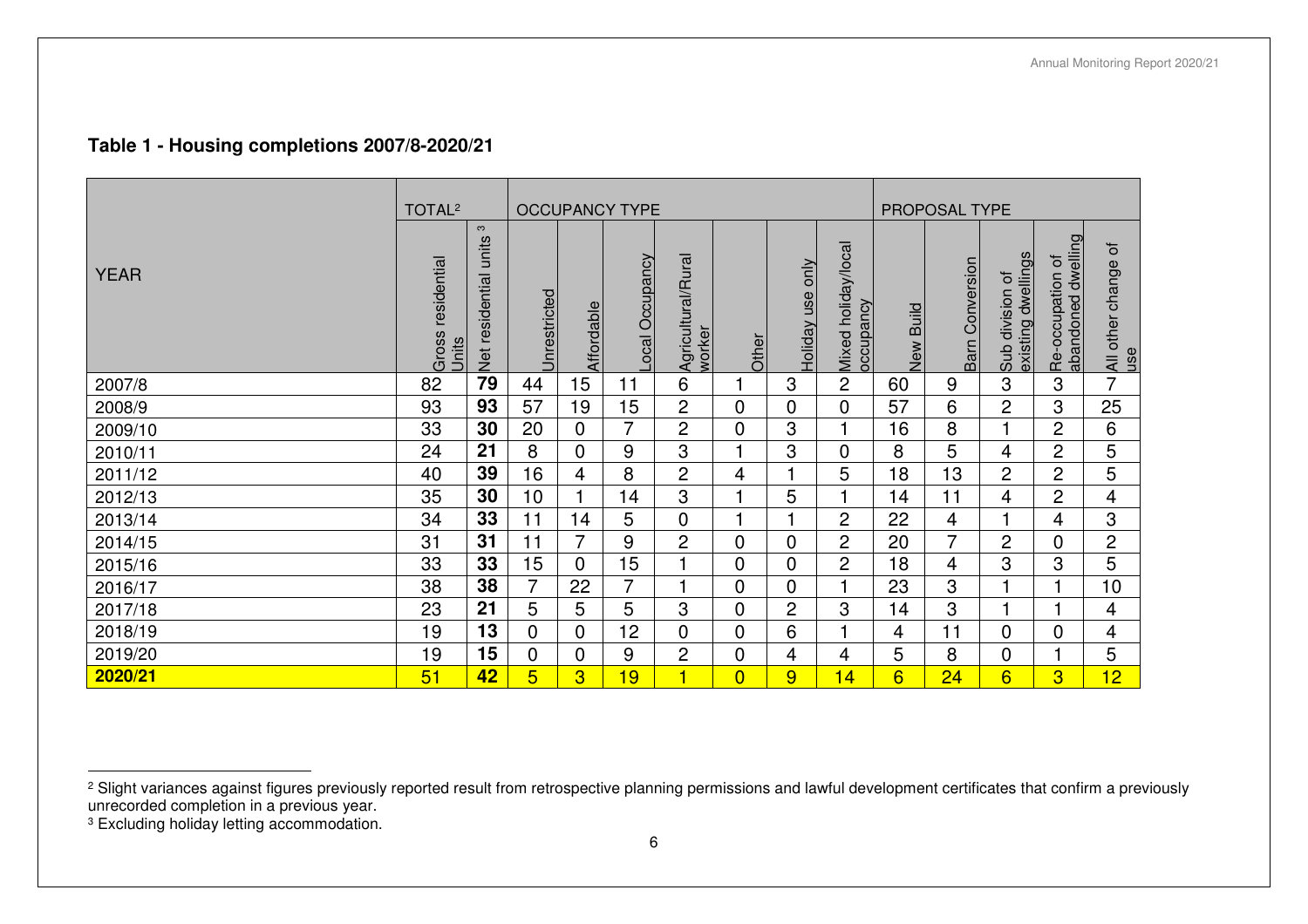#### **Table 2 Housing permissions<sup>4</sup> 2007/8-2020/21**

|                                    | <b>TOTAL</b>               |                                    |                |                | <b>OCCUPANCY TYPE</b> |                              |                         |                     |                                  |                     | PROPOSAL TYPE      |                                            |                                        |                              |
|------------------------------------|----------------------------|------------------------------------|----------------|----------------|-----------------------|------------------------------|-------------------------|---------------------|----------------------------------|---------------------|--------------------|--------------------------------------------|----------------------------------------|------------------------------|
| <b>YEAR</b>                        | Gross residential<br>Units | Net residential units <sup>5</sup> | Jnrestricted   | Affordable     | ocal Occupancy        | Agricultural/Rural<br>worker | Other                   | only<br>Holiday use | Mixed holiday/local<br>occupancy | <b>Build</b><br>New | Conversion<br>Barn | dwellings<br>đ<br>Sub division<br>existing | Re-occupation of<br>abandoned dwelling | ð<br>All other change<br>use |
| 2007/8                             | 87                         | 86                                 | 28             | 19             | 23                    | 3                            | 5                       |                     | 8                                | 36                  | 13                 | 6                                          | 4                                      | 28                           |
| 2008/9                             | 45                         | 40                                 | 17             | 4              | 12                    | 5                            | 0                       | $\overline{5}$      | $\overline{c}$                   | 20                  | 14                 | 3                                          | $\overline{2}$                         | 6                            |
| 2009/10                            | 36                         | 36                                 | 9              | 0              | 19                    | 1                            | 7                       | $\mathbf 0$         | 0                                | 18                  | 3                  | 3                                          | 4                                      | 8                            |
| 2010/11                            | 29                         | 25                                 | 12             |                | 9                     | $\overline{c}$               | $\overline{\mathbf{1}}$ | 4                   | 0                                | 12                  | 9                  | 1                                          | $\overline{2}$                         | 5                            |
| 2011/12                            | 18                         | 16                                 | $\overline{7}$ | 0              | 5                     | 3                            | 0                       | $\overline{c}$      |                                  | 7                   | 7                  | 1                                          | $\overline{2}$                         |                              |
| 2012/13                            | 31                         | 31                                 | 6              | 14             | 5                     | 5                            | 0                       | $\pmb{0}$           |                                  | 20                  | $\overline{c}$     | 4                                          | 3                                      | $\overline{2}$               |
| 2013/14                            | 30                         | 30                                 | 10             | $\Omega$       | 15                    | 4                            | 1                       | $\pmb{0}$           | 0                                | 8                   | 5                  | 3                                          |                                        | 13                           |
| 2014/15                            | 52                         | 49                                 | 1              | 29             | 16                    | $\overline{c}$               | 0                       | 3                   |                                  | 40                  | $\overline{7}$     |                                            |                                        | 3                            |
| 2015/16                            | 20                         | 20                                 | 3              | 0              | 9                     | 4                            | 3                       | 0                   |                                  | 8                   | $\overline{2}$     | 2                                          |                                        | $\overline{7}$               |
| 2016/17                            | 55                         | 45                                 | $\overline{2}$ | 10             | 17                    | $\mathbf 0$                  | 0                       | 10                  | 16                               | 15                  | 14                 | $\overline{c}$                             | $\overline{c}$                         | 22                           |
| 2017/18                            | 65                         | 50                                 | $\overline{c}$ | $\Omega$       | 32                    | 2                            | 0                       | 15                  | 14                               | 11                  | 33                 | $\overline{c}$                             | $\overline{2}$                         | 17                           |
| 2018/19                            | 56                         | 50                                 | 5              | 0              | 16                    | 3                            | $\overline{c}$          | 6                   | 24                               | 9                   | 35                 | 0                                          | 4                                      | 8                            |
| 2019/20                            | 109                        | 100                                | 16             | 24             | 17                    | 5                            | 0                       | 9                   | 38                               | 45                  | 45                 | 0                                          | $\overline{4}$                         | 15                           |
| 2020/21                            | 54                         | 42                                 | $\blacksquare$ | $\overline{3}$ | 15                    | $5\overline{)}$              | 1                       | 12                  | 17                               | $\overline{7}$      | 29                 | 3                                          | $\overline{0}$                         | 15                           |
| Approved pending S106 <sup>6</sup> | 129                        | 108                                | 34             | 44             | 15                    | 0                            | 0                       | 15                  | 21                               | 74                  | 28                 | 3                                          | 4                                      | 20                           |

<sup>&</sup>lt;sup>4</sup> Small variances from figures reported in previous years reflect permissions superseded by new schemes and expiries of temporary permissions. Includes expired<br>permissions, but only where not replaced by a more recent pe

<sup>&</sup>lt;sup>6</sup> The Authority has resolved to approve these applications but a formal decision cannot be issued until the completion of a legal agreement.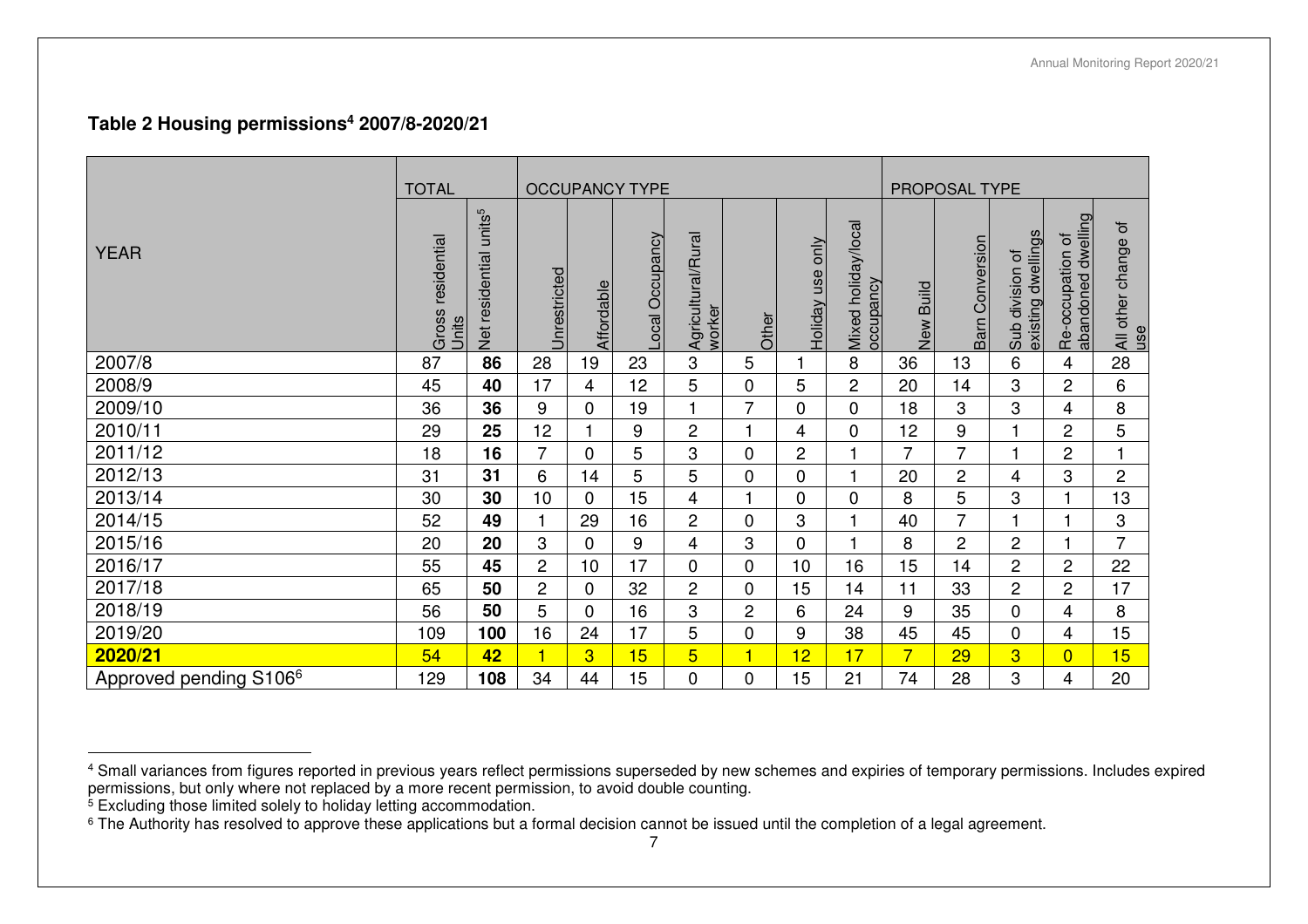#### Baseline 5-year housing requirement

Local planning authorities are expected to maintain a rolling supply of land sufficient to satisfy at least 5 years' worth of their minimum housing requirements.

The 'objectively assessed need' for housing in the Yorkshire Dales Local Plan area is between 32 and 38 dwellings per annum (dpa). This forms the benchmark for measuring whether the National Park has a 5-year supply of housing sites. However, in light of the community viability issues identified above, the Authority set a target of 55 dwellings per annum. So, ideally, it should seek to maintain a 5 year supply in relation to this figure. This results in two baseline scenarios for the 5-year land supply:

- Scenario A 160 units (based on the lower end of the objectively assessed need range of 32-38 dpa $^7$ );
- Scenario B 275 units (based on the Local Plan target of 55 dpa).

#### Adjusted 5-year housing requirement

The baseline figures need to be adjusted to take account of housing delivery since the start of the Local Plan period (the 2015/16 monitoring year i.e. 5 years). Using the same scenarios as above, net under-delivery of housing over this period stands at 30 units under Scenario A, and 168 units under Scenario B. These 'backlog' units are added back into the projected annual requirements for the coming 5 years.

An additional buffer<sup>8</sup>, as required by national planning policy, is also added to the annual requirement (including backlog) for the initial 5 year period, but deducted from the remaining years (6-9) of the Local Plan period. A combination of the backlog and buffer results in a much higher annual housing requirement during the initial 5-year period, compared to the remainder of the Local Plan period. As a result, current housing requirements stand at:

- Scenario A Years  $1-5 = 228$  units  $(46$  dpa); Years  $6-9 = 90$  units (23 dpa);  $Total = 318$  units
- Scenario B Years 1-5 = 532 units (106 dpa); Years  $6 - 9 = 131$  units (33 dpa);  $Total = 663$  units

 $\overline{a}$ 7 The lower end of the range is used in accordance with National Planning Practice Guidance Paragraph: 027 Reference ID: 68-027-20190722

<sup>&</sup>lt;sup>8</sup> Although the buffer requirement is closely aligned with the Housing Delivery Test and standard methodology for calculating housing requirements, neither of which apply in the National Park, the Authority has still applied the largest buffer – 20% - out of an abundance of caution and in recognition of the level of under delivery against the adopted target of 55dpa and, to a much lesser extent, the OAN figure of 32dpa.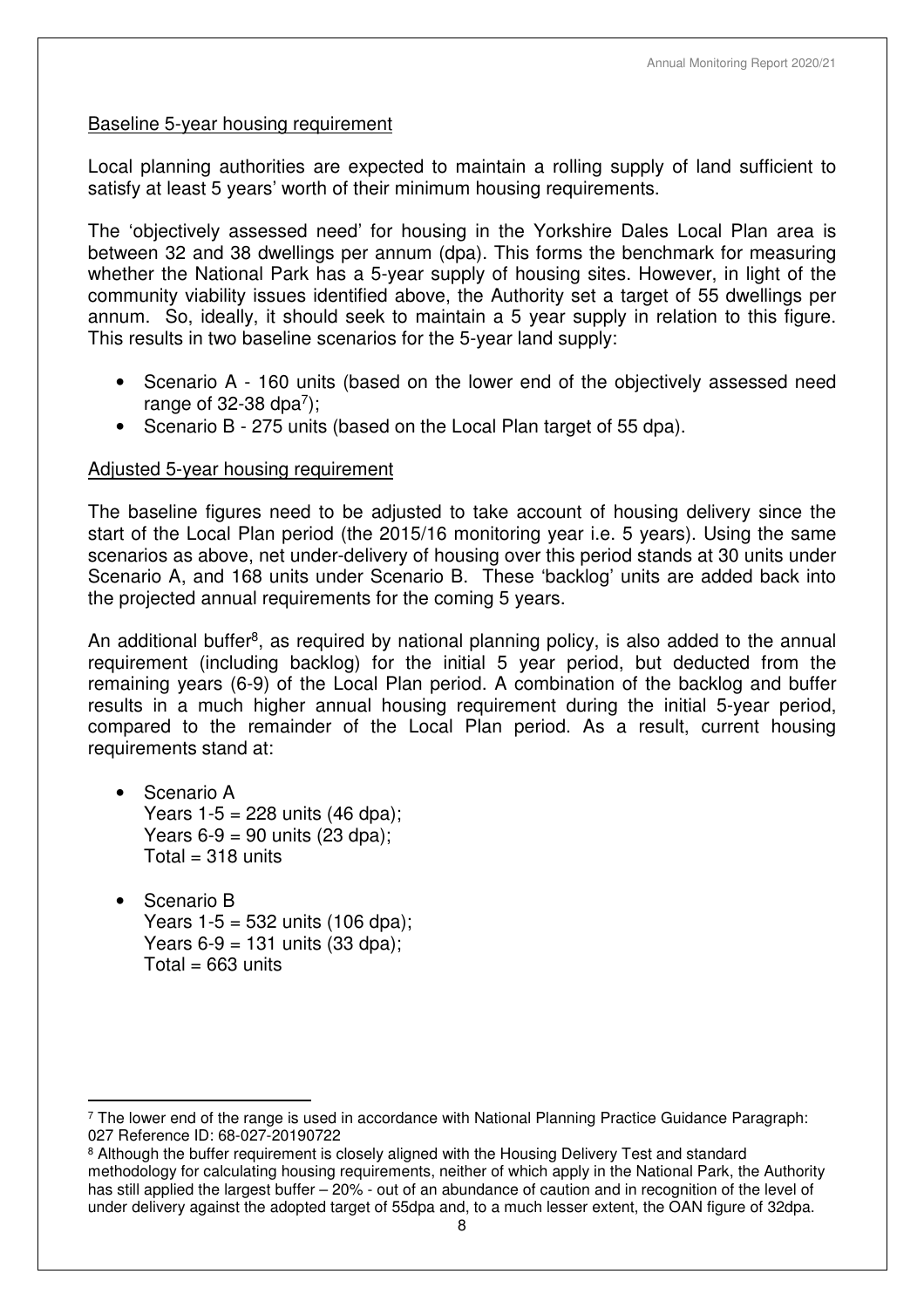# Gross housing land supply

Gross<sup>9</sup> housing land supply in the Local Plan area is currently made up of:

- 413 units where a planning application has been approved and remains extant;
- 130 units on land allocated for housing development in the Local Plan;
- 145 units anticipated from other unplanned 'windfall' sites (sites not yet having permission but that are projected to both obtain planning permission and complete within the remaining 9 years of the Local Plan period). *Total: 688 units*

# Net housing land supply

Although this gross supply of land exceeds the 5-year figure for both the housing requirement (228) and Local Plan target (532) by a significant margin, it needs to be adjusted to take account of 'real world' deliverability. In respect of each of the three main sources of housing supply set out above, the following adjustments need to be made:

# *a) Extant planning permissions*

The 413 units in this category are made up of 209 units where development has yet to commence and 204 where development has started.

# *i) Permissions where development has yet to commence*

Of the 209 yet to commence, an adjustment needs to be made to account for permissions that might expire (i.e. where development does not commence within the statutory period normally 3 years from the date permission is given). Based on historical trends, the rate of expiry of housing permissions in the National Park is only around 8% of all housing permissions granted, so this doesn't make a significant difference to the stock of deliverable housing permissions (17 units deducted, leaving 192).

A further adjustment has to be made to take account of the fact that not all of the remaining permissions will complete within a 5-year period. A particular factor in this is the fact that, of the 192 units, 114 are still awaiting the completion of a legal agreement before planning permission can be formally issued. Given that the lag period between permission and completion in the National Park averages 4 years, and these units haven't yet received their final planning permission, these are assumed not to be deliverable within 5 years. On top of this, even for schemes that have received their final planning permission, it is likely that a proportion will progress more slowly and fail to complete within 5 years.

As a result of all of these factors, 154 of the 209 units that have yet to commence development are assumed not to be deliverable within a 5-year period, leaving 55 that are.

#### *ii) Permissions where development has commenced*

Of the units where development has started, the Authority needs to be realistic about the prospects of a completion within five years, particularly where little or no progress has

 $\overline{a}$ 9 Excludes holiday letting accommodation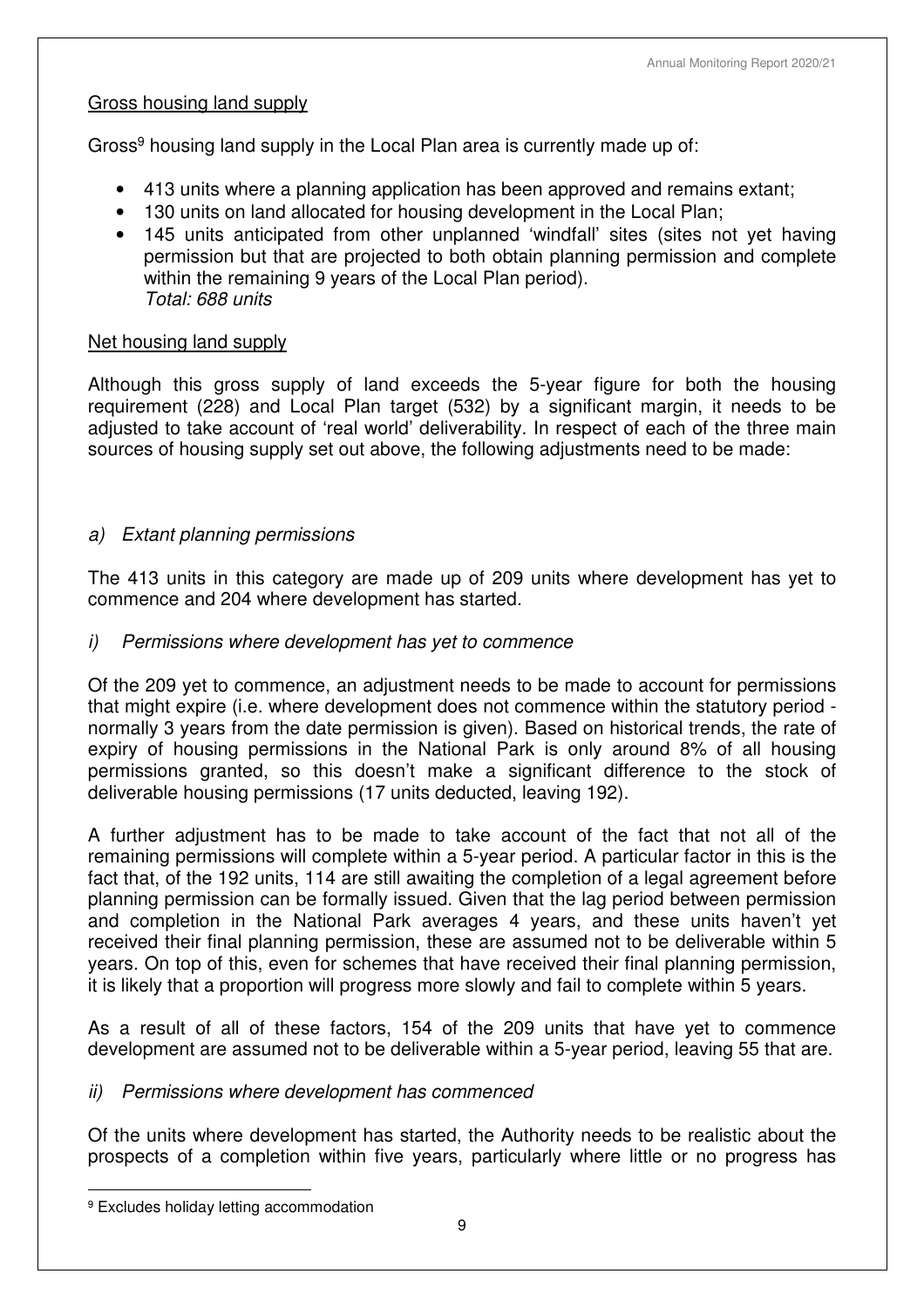been made in recent years. Having reviewed the progress of all 204 commenced residential units, a small number (6) have shown such little progress that they have been assumed to be unlikely to complete at all.

A further 54 units have shown such a lack of substantive recent progress that they cannot be considered deliverable within 5 years. This leaves 144 units where sustained recent progress, or substantial works undertaken, provides a strong indication of completion within 5 years.

These adjustments mean that, of the 413 units with extant planning permission, only 199 can be considered to be deliverable within 5 years. This represents 48% of the gross figure and reflects the generally slow rate of development in the National Park, partly attributable to the predominance of self-build projects over and above volume house builders and commercial developers.

# *b) Allocated housing sites*

Appendix 4 of the Local Plan lists the sites allocated for housing development. An allocation of this type is tantamount to the grant of outline planning consent as it has been tested at examination and clearly establishes the acceptability, in principle, of the site's development for housing.

The Local Plan lists 22 sites with a notional capacity of 203 units. This needs to be adjusted to remove those sites that have subsequently received planning permission, and that are therefore included in the extant permissions figures above, to ensure that they are not double counted.

Five of the allocated sites have received planning permission to date. Two of these (at West Witton and Long Preston) are now well on their way to completion. One (at Malham) has recently had its permission issued following the conclusion of a Section 106 legal agreement. A further three have been approved subject to completion of a legal agreement to secure affordable housing provision including, most recently, a scheme for 49 dwellings (including 34 affordable houses) in Sedbergh.

This leaves 16 sites remaining and it is necessary to make an adjustment to the predicted site capacities based on pre-application discussions that have taken place. The capacity estimates in the Local Plan are conservative and sites progressing to development are often found to have scope for higher density of development which raises the overall figure. The adjusted capacity across the remaining 16 sites is 130 units.

The Authority can only reasonably assume completion of sites that are already the subject of a planning application, or well advanced in the pre-application process, so that there is a realistic prospect of them both gaining permission and completing within 5 years. Of the 130 units encompassed by all the allocated sites, unfortunately none can be confidently predicted to have completed within 5 years, largely owing to issues surrounding financial viability.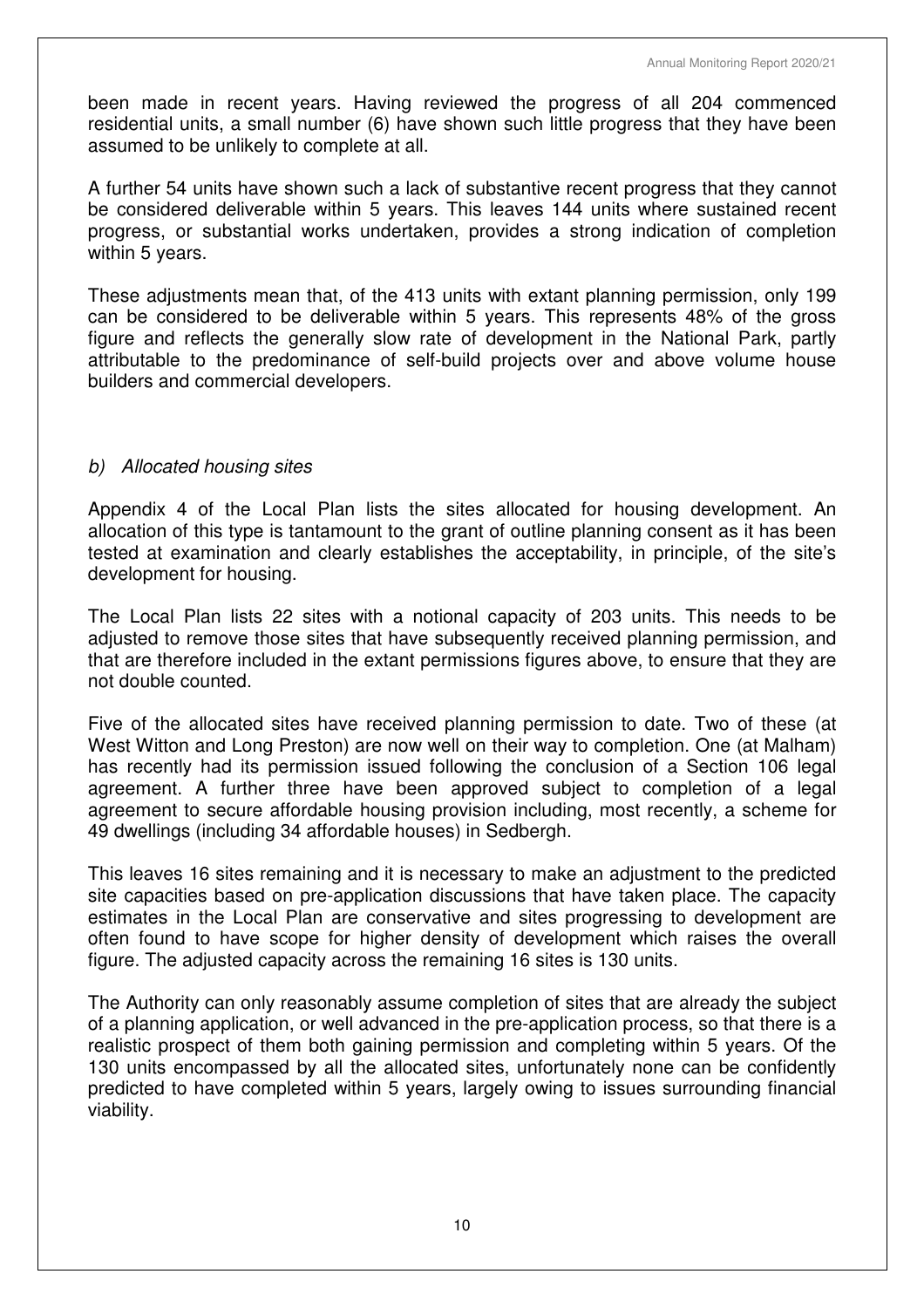# *c) Unplanned 'windfall' sites*

A lot of housing in the National Park has historically come from windfall sites. These are 'unplanned' houses in that they don't form part of a formal allocation in the Local Plan, but are instead made up of general new build infilling and conversions of existing buildings allowable under criteria-based policies. Since the Local Plan policies first began to be used in decision-making, 84% of all residential planning permissions have been on windfall sites.

Over the last 10 years there have been completions, on average, of 29 'windfall' residential units each year. This is used as the benchmark for likely windfall delivery over the coming years. However, the lag between the point of permission and the point of completion (averaging 4 years in the National Park) makes it reasonable to expect that only a small proportion of this overall figure will be delivered within the 5-year period. The Authority has assumed 30 windfall units will have a genuine prospect of being permitted and completed within the initial 5-year period, but thereafter 29 per annum is the benchmark.

# Overall situation in relation to the 5-year land supply

In overall terms the Authority has adopted a reasonably conservative approach to assessing deliverable sites over the next 5 years. In summary, it has assessed the following as being deliverable:

- 199 units from extant permissions (taking account of likely expiries and proposals that are moving too slowly to be considered deliverable within 5 years);
- 0 units from allocated sites (based on those that are most advanced in preapplication discussions or where a planning application has already been lodged);
- 30 units from windfall (based on the 5-year average figure being phased in to allow for the lag between permission and completion). *Total: 229 units*

This represents a significant squeeze on the gross supply figure, with just 33% of the overall supply being deemed to be deliverable in the coming 5 years, following the adiustments set out above.

The resultant situation is that the National Park still maintains a 5 year supply of deliverable housing sites (229 units) in relation to the housing requirement over this period (228 units). By contrast, over the whole of the remaining 9 years of the Local Plan period, there is a total supply of land well in excess of total requirements, with a supply of 666 units to satisfy the residual requirement figure of 318.

Although there is not currently an issue in relation to providing for minimum housing requirements (32dpa), it is important to remember that the Authority set a more ambitious housing target (55dpa) well in excess of the minimum requirement. In relation to this more ambitious figure, there is a significant deficit of land supply during the initial 5-year period, but this balances out over the remaining 9 years of the Local Plan period.

The consequence of failing to maintain a deliverable 5-year supply of housing sites would be that relevant development plan policies – most notably Policy C1 of the Local Plan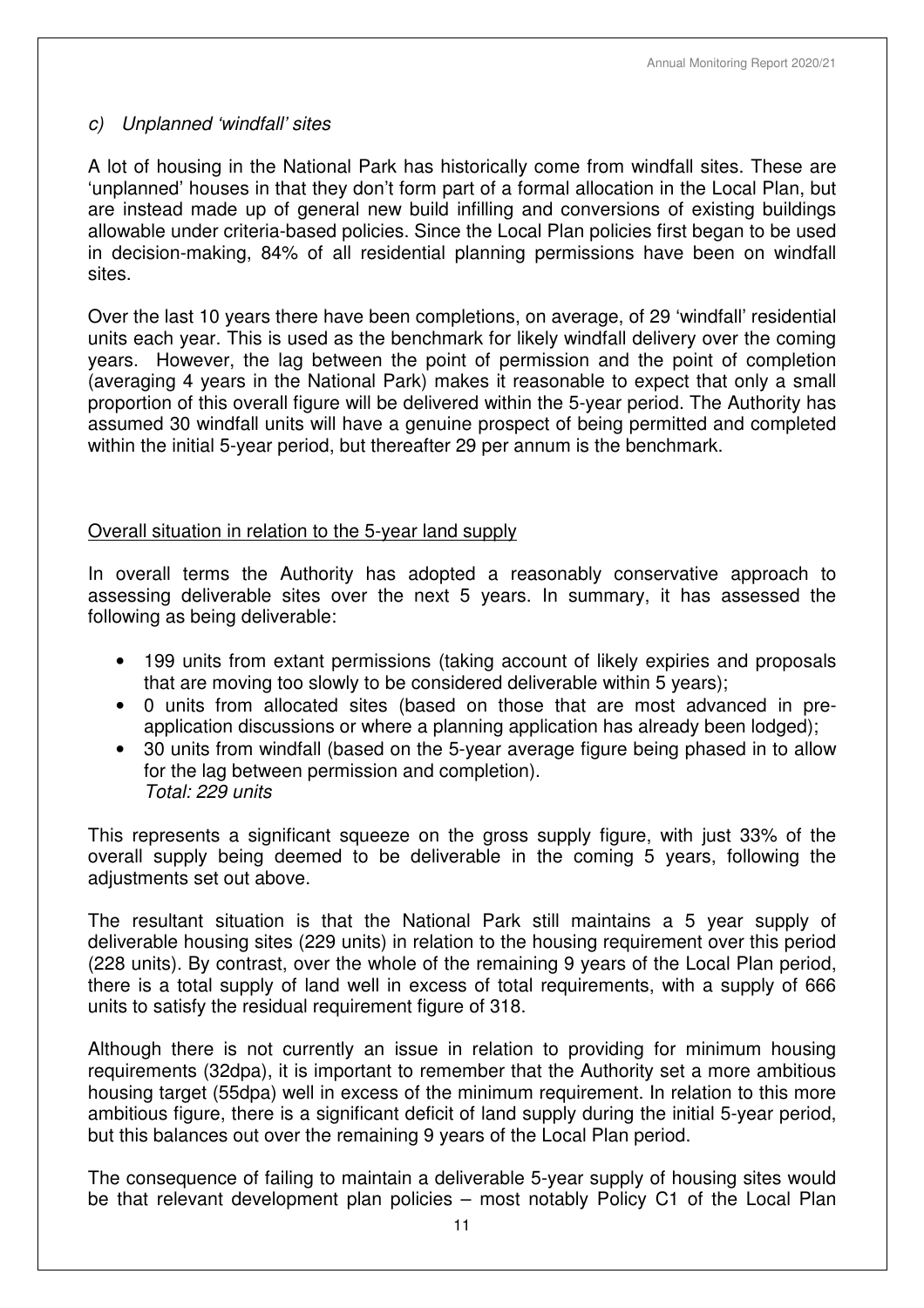which controls the release of housing land and tenure requirements – may be considered 'out of date' and therefore afforded limited weight in planning decisions. Ultimately this presents a risk of Local Plan policies being overridden by future housing proposals. This is far from a default position however. National policy makes it clear that granting planning permission in these circumstances should not happen if there are clear reasons for refusing the development based on the provisions of national policies that seek to protect areas of particular importance, National Parks being a named example.

The Authority expects to adopt a new Local Plan for the whole National Park in 2023. This will provide an opportunity to re-assess both the housing target and sources of land supply well in advance of the projected 2030 end date for the Local Plan. A 'call for sites' took place earlier this year and this will inform a key piece of evidence – the housing land availability assessment – that will determine where a deliverable and developable supply of housing land will come from to deliver the housing target in the next Local Plan.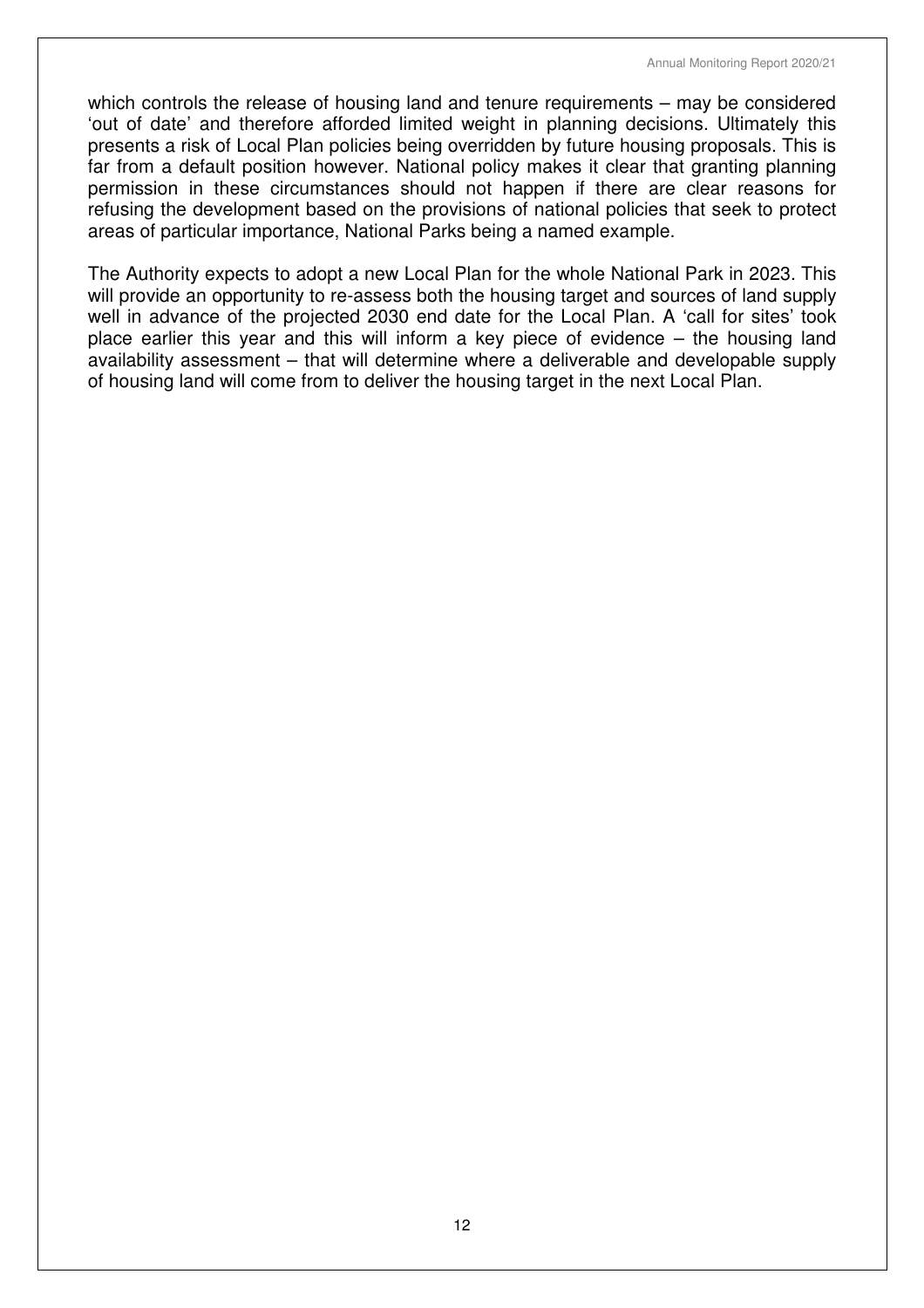# **2.2 Policy L2 – re-use of traditional farm buildings**

The objective of Policy L2 is to secure the long term future of traditional buildings in a manner that conserves their intrinsic value. It encourages a range of potential re-uses, but only where the buildings and their locations have capacity to absorb them. In particular, it allows more intensive uses of traditional buildings (notably permanent residential use), in settlements, other building groups and in roadside locations.

# Take up

Since October 2015 when the new, more flexible, policy started to be applied, planning permission<sup>10</sup> has been given for barn conversions that will yield 198 new residential units<sup>11</sup>. Over the same period planning permission has been refused for 20 different barns, although 7 of these have successfully obtained a subsequent approval, meaning only 13 barns have received an outright refusal. This equates to a 94% approval rate overall.

Of the 198 units permitted, 42 have completed and 58 are in progress.

# Locations of approved traditional farm building conversions

Policy L2 allows traditional buildings to be converted within settlements, building groups and suitable roadside locations. Table 3 below shows the breakdown according to location types.

# **Table 3 - Traditional farm building residential conversion permissions by location October 2015-SeptemberAugust 2021**

| Situation                                                                  | Number<br>οf   | Percentage | Grouped    |
|----------------------------------------------------------------------------|----------------|------------|------------|
|                                                                            | permissions    |            | percentage |
| 1. Local Service Centre                                                    | $\overline{2}$ | 1%         |            |
| 2. Service village                                                         | 17             | 8.5%       | 14.5%      |
| 3. Small settlement                                                        | 10             | 5%         |            |
| 4. Hamlet                                                                  | 33             | 16.5%      |            |
| 5a. Residential building group                                             | 77             | 39%        | 58.5%      |
| 5b. Non residential building group                                         | 6              | 3%         |            |
| 6a. Roadside (public road)                                                 | 39             | 20%        |            |
| 6b. Roadside (private road)                                                | $\overline{7}$ | 3.5%       |            |
| 7a. Non-roadside (with<br><b>of</b><br>form<br>some<br>established access) | 6              | 3%         | 27%        |
| 7b. Non-roadside (field barn)                                              |                | 0.5%       |            |
| <b>TOTAL</b>                                                               | 198            |            |            |

 $\overline{a}$ <sup>10</sup> Including permissions that are subject to completion of a Section 106 agreement meaning a formal decision notice has yet to be issued

<sup>&</sup>lt;sup>11</sup> Excluding permissions that have subsequently expired.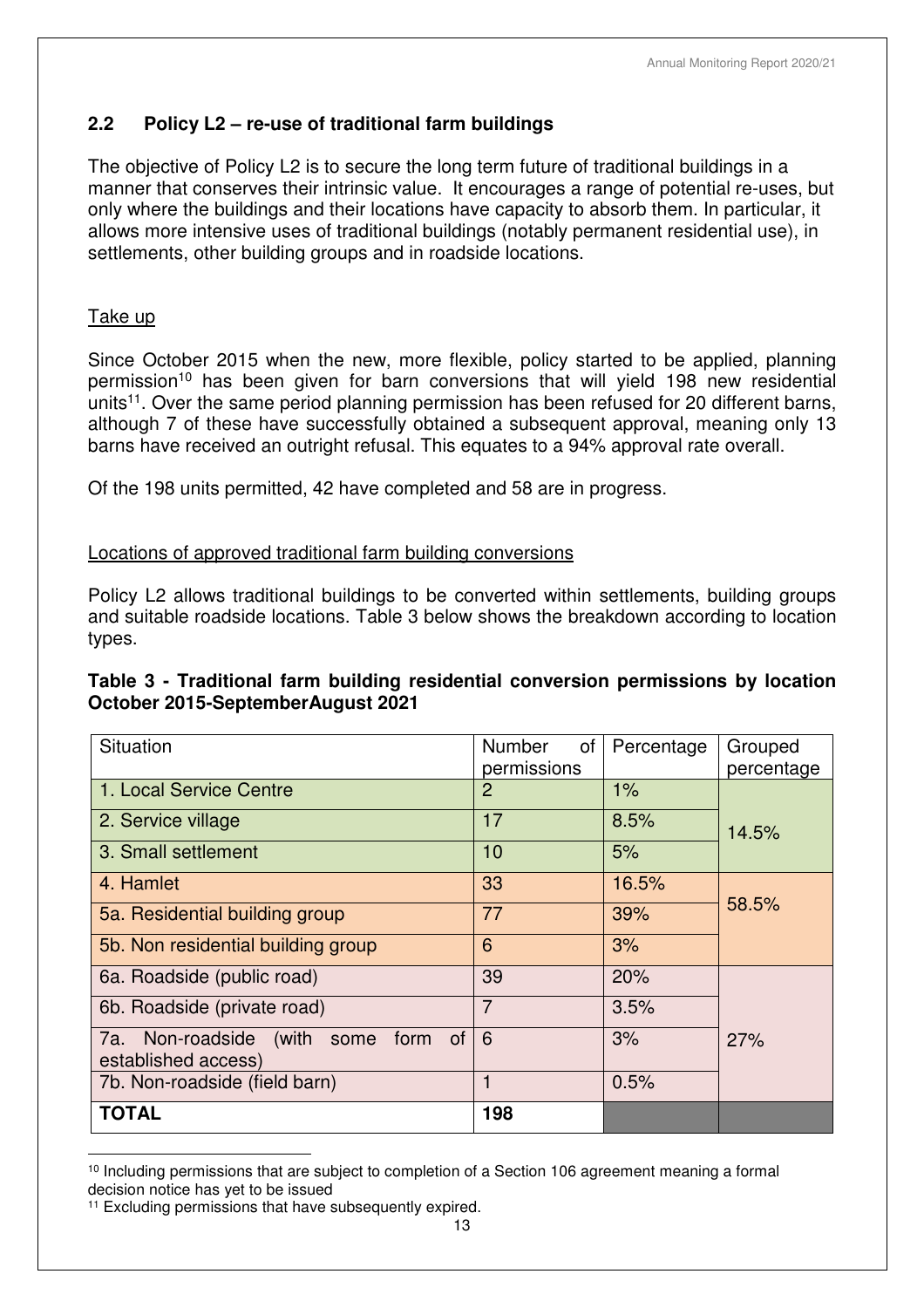# Tenure of approved traditional farm building conversions

Table 4 shows the breakdown of permissions for traditional farm building conversion according to tenure, with over half favouring flexibility between local occupancy and holiday letting use.

# **Table 4 – Traditional farm building residential conversion permissions by tenure October 2015-September 2021**

| <b>Tenure</b>                    | <b>Permissions</b> | Percentage |
|----------------------------------|--------------------|------------|
| Local occupancy or rural worker  | 55                 | 28%        |
| Flexible local occupancy/holiday | 111                | 56%        |
| Holiday letting                  | 32                 | 16%        |
| <b>TOTAL</b>                     | 198                |            |

# Geographical spread of traditional farm building conversions

Take up of Policy L2 has been concentrated in the Craven part of the National Park and in particular in Wharfedale, as shown in Table 5 below.

#### **Table 5 - Traditional farm building residential conversion permissions by location October 2015-September 2021**

| <b>District</b> | Sub area                          | <b>Permissions</b> | <b>District total</b> |
|-----------------|-----------------------------------|--------------------|-----------------------|
| Craven          | <b>Upper Wharfedale</b>           | 14                 | 104                   |
|                 | Mid/Lower Wharfedale & Malhamdale | 62                 |                       |
|                 | <b>Three Peaks</b>                | 28                 |                       |
| Richmondshire   | Wensleydale                       | 41                 | 54                    |
|                 | Swaledale                         | 13                 |                       |
| South Lakeland  | Dentdale/Garsdale                 | 18                 | 40                    |
|                 | Sedbergh/Cautley                  | 22                 |                       |
| <b>TOTAL</b>    |                                   |                    | 198                   |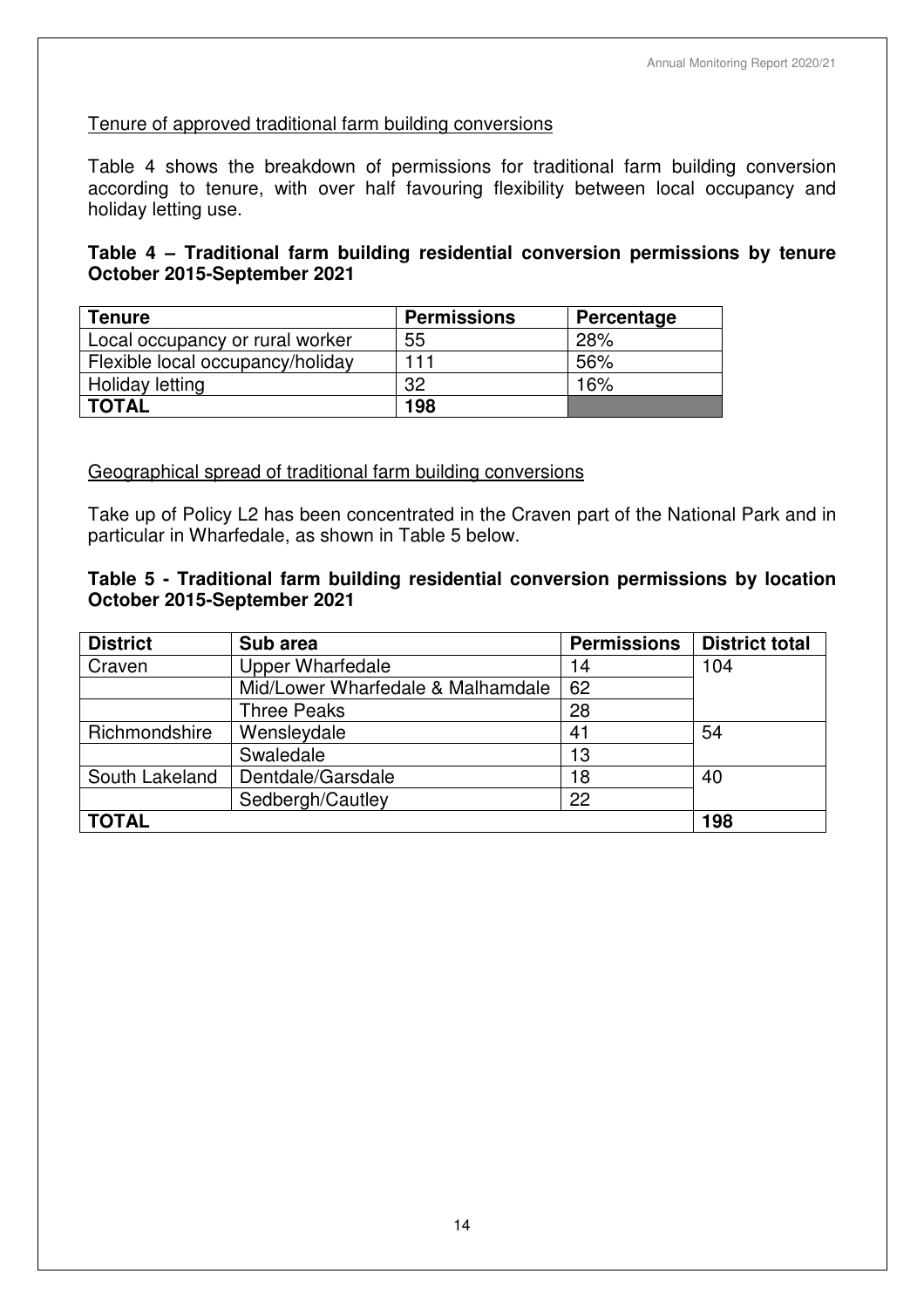# **Appendix 1 – Essential monitoring requirements**

| Requirement | The title of the local plans or supplementary planning documents specified in the local planning authority's local<br>development scheme                                                                                                                                                                                                                           |
|-------------|--------------------------------------------------------------------------------------------------------------------------------------------------------------------------------------------------------------------------------------------------------------------------------------------------------------------------------------------------------------------|
| Response    | A Local Development Scheme was adopted in March 2019, but the timetable within it revised in December 2020.<br>A further revision to the timetable and stages of production is likely in December 2021.                                                                                                                                                            |
|             | It proposes a single Local Plan to unify all planning policy across the whole of the National Park (as extended in<br>August 2016). It will replace all adopted policies currently in force.                                                                                                                                                                       |
| Requirement | In relation to each of those documents-<br>(i) the timetable specified in the local planning authority's local development scheme for the document's<br>preparation;<br>(ii) the stage the document has reached in its preparation; and<br>(iii) if the document's preparation is behind the timetable mentioned in paragraph (i) the reasons for this.            |
| Response    | The Local Development Scheme provides full details. It envisages that the new Local Plan will be adopted in<br>2023.                                                                                                                                                                                                                                               |
|             | During 2019 some key evidence was commissioned to inform the Plan, in particular a Landscape Character<br>Assessment and a study of the socio-economic state of the National Park.                                                                                                                                                                                 |
|             | An initial consultation – 'Setting the Agenda' concluded in February 2020. This allowed people to comment on<br>what they thought were the main issues that the Local Plan needed to address.                                                                                                                                                                      |
|             | A second consultation – 'Exploring our Options: Ambitions' looked at three of the most important issues raised in<br>the first consultation – housing, farming and climate change - and asked for people's views on the best way to<br>address them. This consultation closed in September 2020 and the Authority considered its outcome in December<br>2021.      |
|             | A third consultation – 'Exploring our Options: Building new homes' focussed on the target for house building and<br>how it should be distributed. It included a 'call for sites' to help inform an assessment of the availability of housing<br>development land. This consultation closed in February 2021 and, using the responses received, the Authority<br>15 |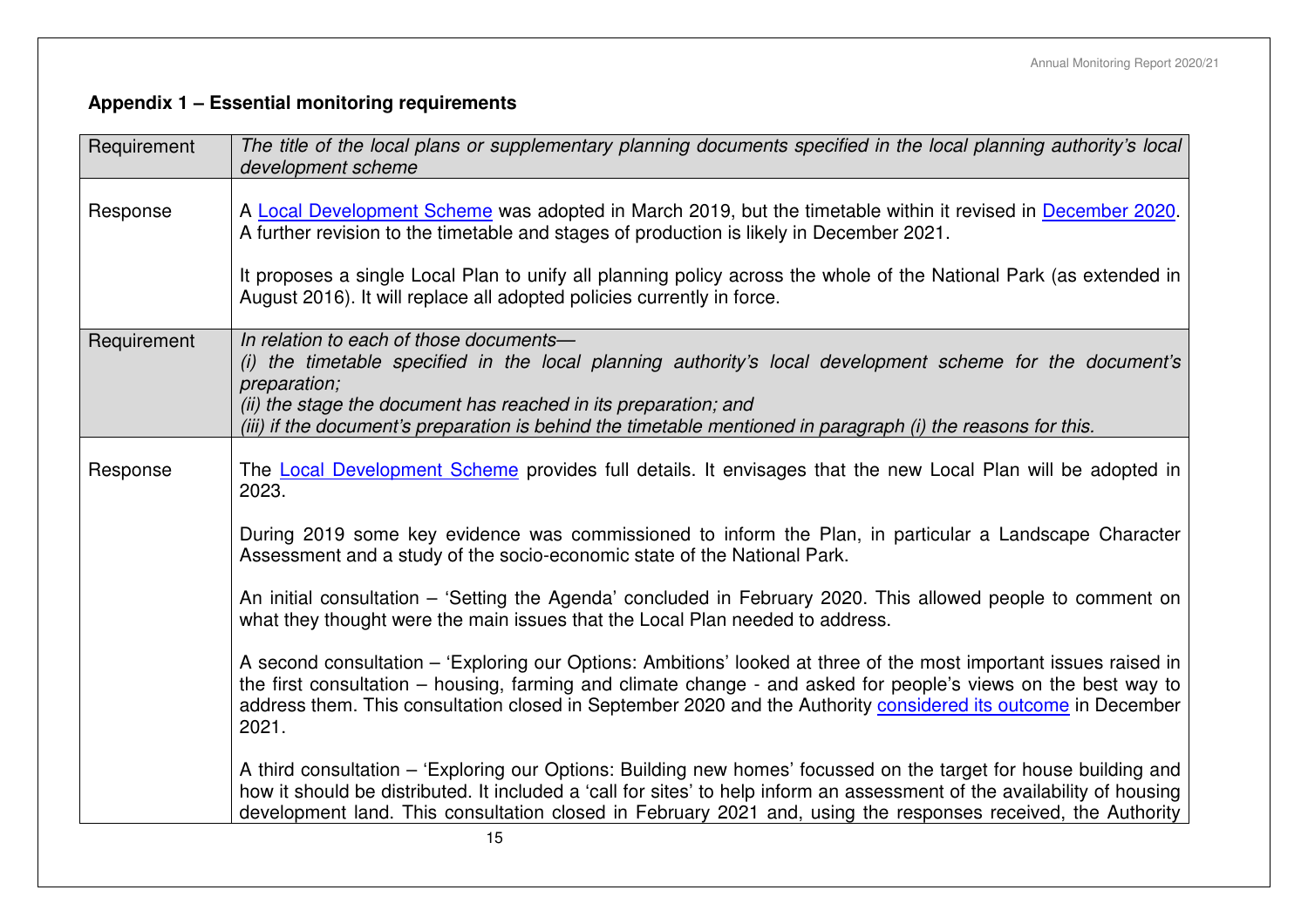made some key housing strategy decisions in June 2021.

A fourth consultation – 'Exploring our Options: Local occupancy and barns' has recently closed. The outcome of this consultation will be discussed at a Policy Development Forum meeting in November 2021 and reported to a meeting of the full Authority in December 2021.

Moving on from the options consultation stages, the next stage is the preparation of a set of preferred options which will be consulted on in 2022. This will still be an informal consultation stage, and will be followed by the formal 'publication' stage of the Local Plan as it heads towards examination by the Planning Inspectorate. Throughout the process evidence gathering is continuing, with a gypsy and traveller study recently completed, a housing viability study currently underway, and a landscape sensitivity assessment and strategic flood risk assessment about to be commissioned.

| Requirement | Where any local plan or supplementary planning document specified in the local planning authority's local   |
|-------------|-------------------------------------------------------------------------------------------------------------|
|             | development scheme has been adopted or approved within the period in respect of which the report is made, a |
|             | statement of that fact and of the date of adoption or approval.                                             |
|             |                                                                                                             |

Response  $\vert$  No documents were adopted or approved in 2020/21

Requirement *Where a local planning authority are not implementing a policy specified in a local plan, the local planning authority's monitoring report must—* 

> *(a)identify that policy; and (b)include a statement of—*

 *(i)the reasons why the local planning authority are not implementing the policy; and (ii)the steps (if any) that the local planning authority intend to take to secure that the policy is implemented.* 

Response  $\vert$  A full schedule of the adopted local plans currently in force can be found in Appendix 1 of the Local Development Scheme. While the majority of policies contained in these plans can be given substantial weight in planning decisions, more caution is required with aspects of the 1997/2006 South Lakeland Local Plan. Further guidance is available on <mark>our website</mark>.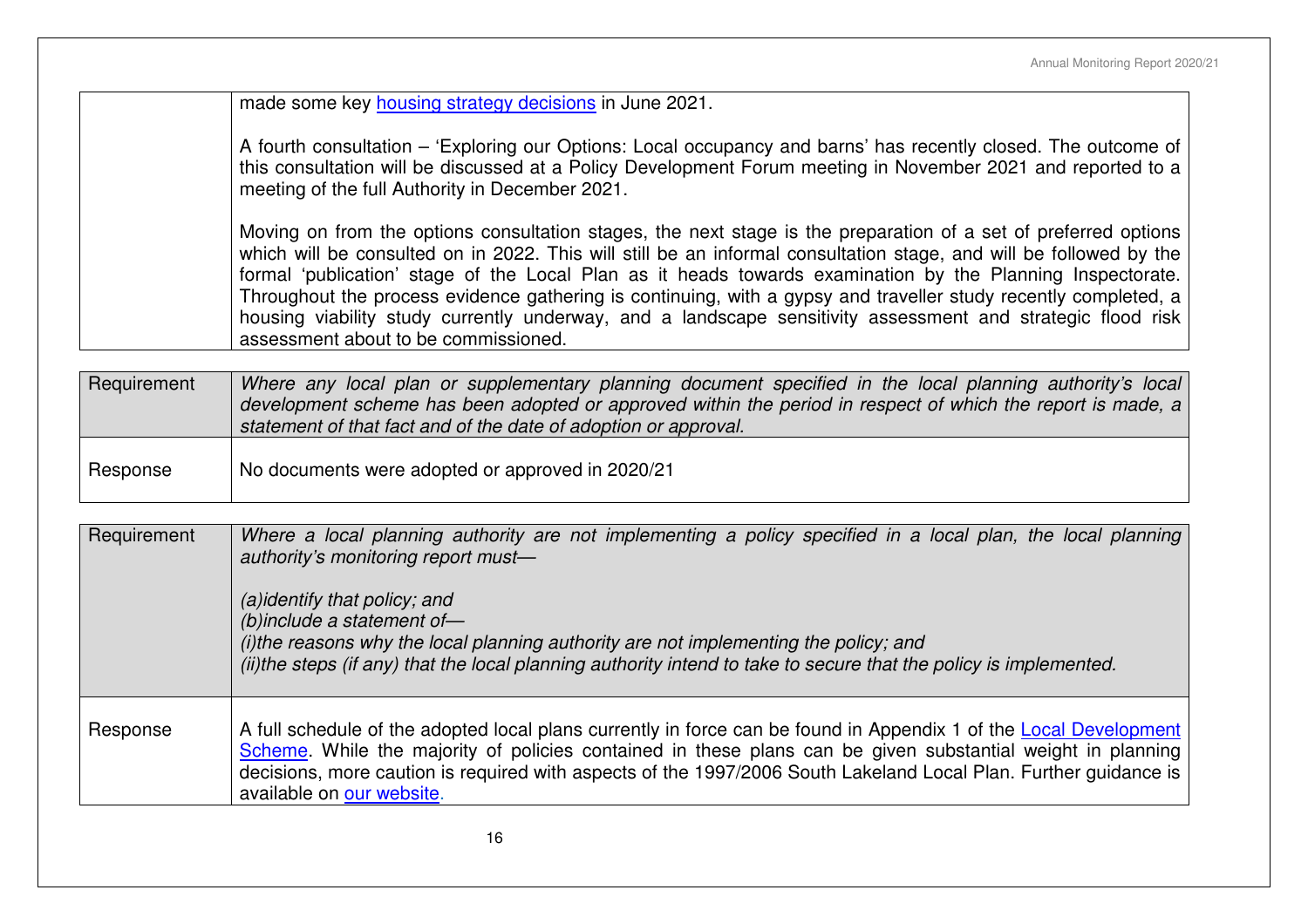| Requirement | Where a policy specified in a local plan specifies an annual number, or a number relating to any other period of<br>net additional dwellings or net additional affordable dwellings in any part of the local planning authority's area, the<br>local planning authority's monitoring report must specify the relevant number for the part of the local planning<br>authority's area concerned-<br>(a) in the period in respect of which the report is made, and<br>(b) since the policy was first published, adopted or approved.                                                                                                                                                                                    |
|-------------|----------------------------------------------------------------------------------------------------------------------------------------------------------------------------------------------------------------------------------------------------------------------------------------------------------------------------------------------------------------------------------------------------------------------------------------------------------------------------------------------------------------------------------------------------------------------------------------------------------------------------------------------------------------------------------------------------------------------|
| Response    | The Local Plan 2015-30 establishes a target of 55 net additional dwellings per annum. In accordance with the<br>recommendations of the Inspector appointed to examine the Local Plan's soundness, the target had effect from<br>the 2015/16 monitoring year onwards.<br>During 2015/16 there were 33 net additional housing units completed.<br>During 2016/17 there were 38 net additional housing units completed.<br>During 2017/18 there were 21 net additional housing units completed.<br>During 2018/19 there were 13 net additional housing units completed.<br>During 2019/20 there were 15 net additional housing units completed.<br>During 2020/21 there were 42 net additional housing units completed. |
| Requirement | Where a local planning authority have made a neighbourhood development order or a neighbourhood<br>development plan, the local planning authority's monitoring report must contain details of these documents.                                                                                                                                                                                                                                                                                                                                                                                                                                                                                                       |
| Response    | No NDOs or NDPs were made in 2020/21                                                                                                                                                                                                                                                                                                                                                                                                                                                                                                                                                                                                                                                                                 |
| Requirement | Where a local planning authority have prepared a report pursuant to regulation 62 of the Community Infrastructure<br>Levy Regulations 2010(2), the local planning authority's monitoring report must contain the information specified<br>in regulation 62(4) of those Regulations.                                                                                                                                                                                                                                                                                                                                                                                                                                  |
| Response    | Not applicable. The Authority does not currently charge Community Infrastructure Levy.                                                                                                                                                                                                                                                                                                                                                                                                                                                                                                                                                                                                                               |
|             | 17                                                                                                                                                                                                                                                                                                                                                                                                                                                                                                                                                                                                                                                                                                                   |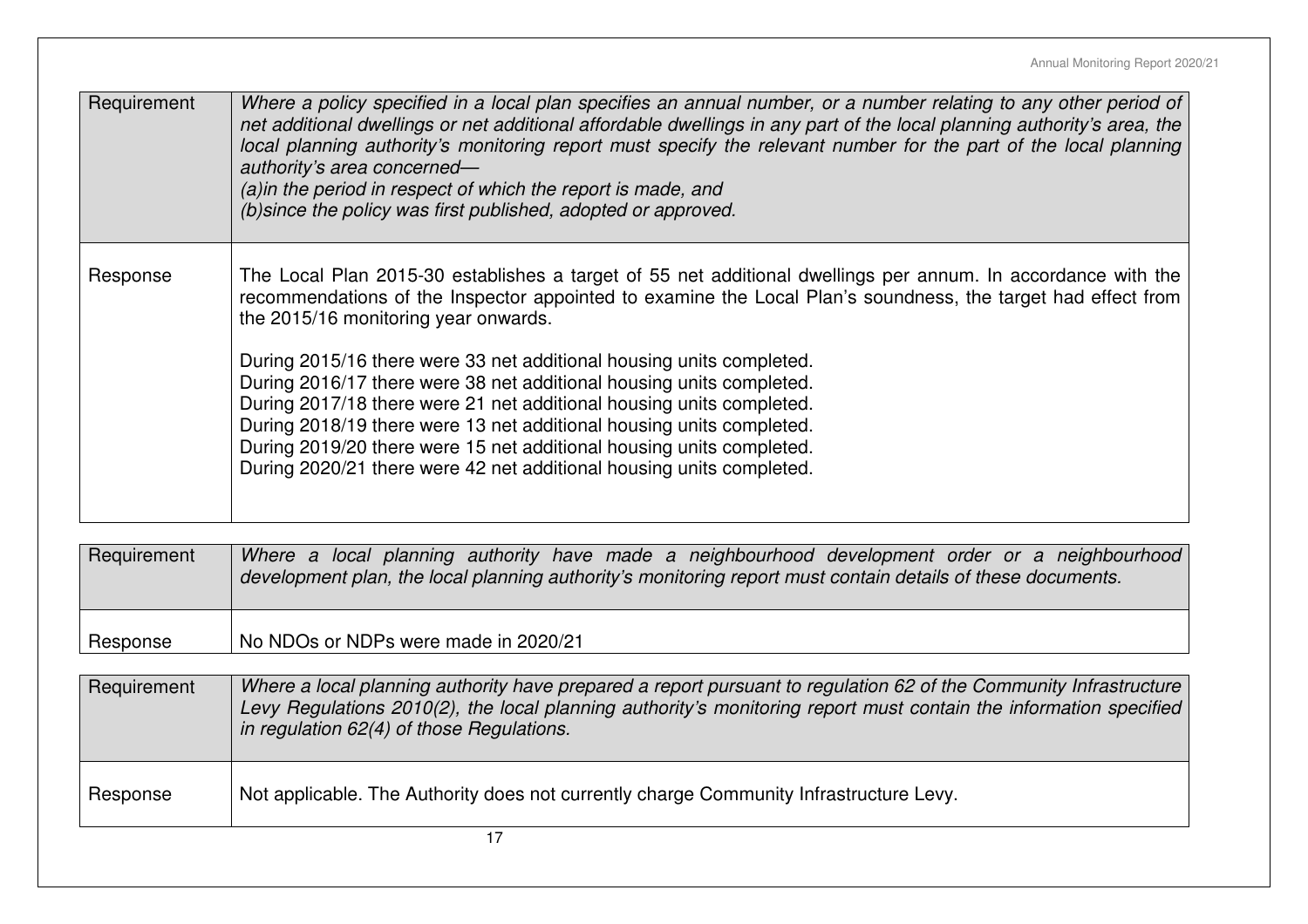| Requirement | Where a local planning authority have co-operated with another local planning authority, county council, or a body<br>or person prescribed under section 33A of the Act, the local planning authority's monitoring report must give<br>details of what action they have taken during the period covered by the report.                                                                                                                                                                                                                                                                                     |
|-------------|------------------------------------------------------------------------------------------------------------------------------------------------------------------------------------------------------------------------------------------------------------------------------------------------------------------------------------------------------------------------------------------------------------------------------------------------------------------------------------------------------------------------------------------------------------------------------------------------------------|
| Response    | During the monitoring year the Authority has held discussions with all its constituent and some adjoining local<br>authorities regarding the progress of the new Local Plan. It has discussed issues around the Plan's evidence base<br>and outcomes from the first four consultations on the Local Plan, as well as local and regional responses to the<br>Covid pandemic and climate change.                                                                                                                                                                                                             |
|             | The Authority continues to work with County and District Councils on an 'attracting younger people' initiative which<br>is looking at a variety of issues designed to encourage younger people to live in the area and address the various<br>issues arising. The socio-economic study of the National Park has been commissioned partly as an action under<br>this initiative. Consultation No. 4 on local occupancy and barns looks in more depth at the availability of housing<br>for younger people in the Park.                                                                                      |
|             | A new five-year National Park Management Plan was adopted in September 2018. This is the first Management<br>Plan for the whole of the extended National Park. It is now a material consideration in planning decision making<br>and will influence future reviews of planning policy. It contains partnership objectives on issues such as housing,<br>the economy, tourism and community services. Steering group meetings held since adoption have provided a<br>forum to discuss those objectives related to the Local Plan, with all constituent District/City Councils represented<br>on this group. |
|             | Some other notable activity during the monitoring year included engagement with:                                                                                                                                                                                                                                                                                                                                                                                                                                                                                                                           |
|             | North Yorkshire Rural Housing Enablers<br>Sedbergh Economic Group<br>$\bullet$<br>South Lakeland Housing Advisory Group & Cumbria Housing Supply Group<br><b>Craven Community-led Housing Group</b><br>York, North Yorkshire and East Riding LEP<br>$\bullet$<br>• Yorkshire Dales Farm and Estates Forum<br>Highways Agency and Transport for the North                                                                                                                                                                                                                                                   |